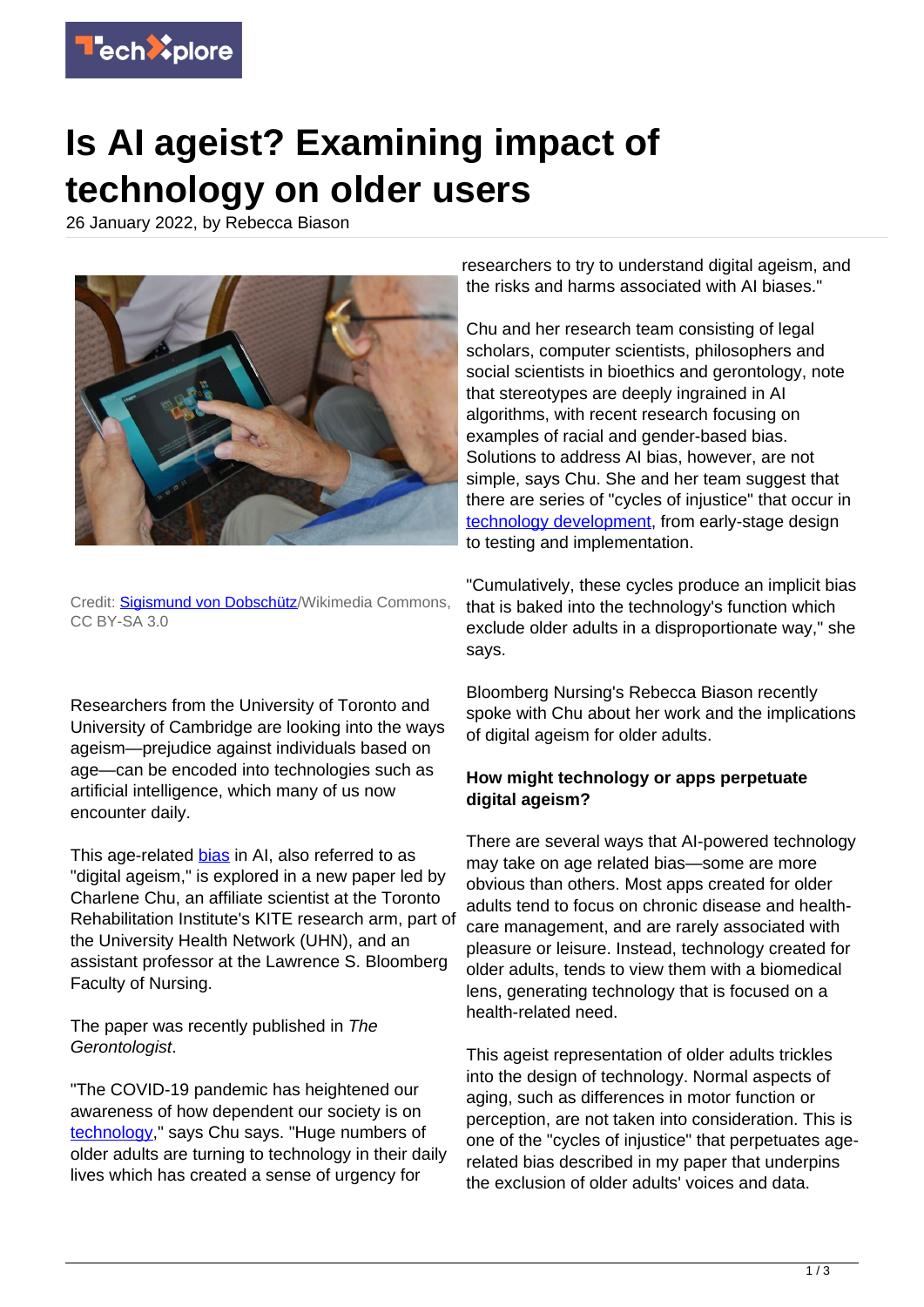

## **How does the exclusion of older adults contribute to digital ageism?**

The data that is used to build various models and algorithms subsequently impacts the performance of the algorithm. Specific to age-related bias, older adults are the fastest growing group of individuals using technology, yet much of the data used to build AI systems are based on younger people. This, in turn, generates apps and technologies that are not designed for older adults, so they do not use them.

This mismatch in design and technology contributes to a lack of data from older adults, which amplifies their exclusion throughout the pipeline of technology creation.

Ageism is the most socially accepted bias despite the fact that it's an eventuality for all of us. As the demographic of populations begins to shift, more and more older adults will be turning to technology that is not designed for them.

Part of our future work is to effectively illustrate how embedded ageism is within AI and technology development and suggest ways to mitigate that.

## **What are some of your early recommendations for addressing digital ageism for older adults?**

Awareness about digital ageism is the first step—and is critical to moving forward. Age intersects with other dimensions of vulnerability and should be addressed. A structural recommendation is to discuss the need for interdisciplinary codesign—that is including older adults in technology design from the beginning and not at the end, and data sets that are more representative of [older](https://techxplore.com/tags/older+adults/) [adults.](https://techxplore.com/tags/older+adults/)

One thing my team did was comb through [The AI](https://algorithmwatch.org/en/ai-ethics-guidelines-global-inventory/) [Ethics Guidelines Global Inventory](https://algorithmwatch.org/en/ai-ethics-guidelines-global-inventory/), which is a repository that compiles recommendation documents about how AI systems can conduct ethical automated decision-making. Many of these guidelines highlighted fairness as a key governing ethical principle, as well as the need for a reduction of bias. Of these nearly 150 documents created by established organizations, governments and

international groups, we found very little mention of age, age bias or ageism in comparison to racial or sex-related biases.

Now, my team is trying to determine the societal and ethical implications, as well as the degree of harm being done currently with respect to digital [ageism.](https://techxplore.com/tags/ageism/) The work is foundational in bringing attention to this issue as we set out to define the problem.

 **More information:** Charlene H Chu et al, Digital Ageism: Challenges and Opportunities in Artificial Intelligence for Older Adults, The Gerontologist (2021). [DOI: 10.1093/geront/gnab167](http://dx.doi.org/10.1093/geront/gnab167)

Provided by University of Toronto